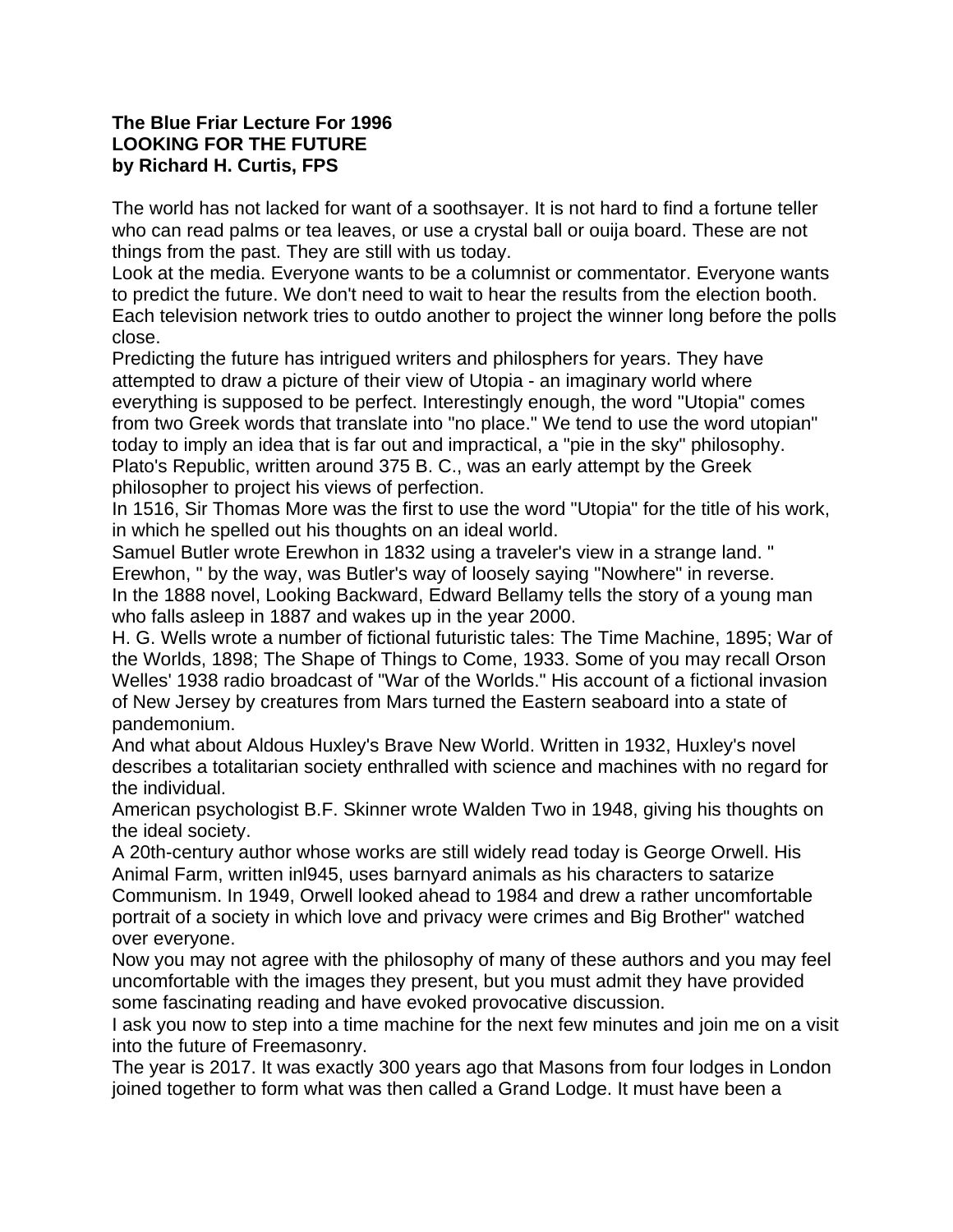convenience at the time to have a Grand Lodge, because other Grand Lodges sprang up around the world. They don't exist now. They became merely ceremonial and eventually faded out of sight without a whimper. Some of the stronger individual lodges survived, but indifference and apathy forced most of the 20th-century lodges to close. You see, when a lodge found it had no one to lead the members, it went out of existence.

The fancy buildings that once dotted the landscape in most communities are no longer necessary They served their purpose in their day when members would use them to hold meetings. The Philadelphia Masonic Castle is now a museum. The Indianapolis Palace is a theatrical center.

Oh, yes. Masons still meet on a regular basis, but they meet in cyberspace. Face to face contact is rare these days, yet there is a certain closeness among the members. Actually the membership is on the increase in 2017. The worldwide fraternity just passed the one million mark a year ago. And there seems to be a growing interest in wanting to be a part of it.

Lodges are organized by various interests. Any member can power up and tune in to any lodge whenever he wishes to visit. Some lodges concentrate on the history of the fraternity. Some analyze the ancient philosophy. Others bring together members who are involved in a particular occupation or profession. fiery few are limited to a particular region. Most of the lodges draw membership from anywhere in the world. You see, attendance merely requires tuning in, so it makes no difference where the members are located. Some lodges limit the size of the membership, while others have no restriction. Freemasonry has evolved in the course of its 300 years. For a long time, ritualistic ceremonies played a major role in the fraternity. In fact, there were periods when it appeared it was the only role. It wasn't always that way, and it isn't that way today. When the 21st century rolled in, there seemed to be less attention paid to the ancient ceremonies. It still is a topic of conversation within a few lodges that spend time exploring the evolution of the fraternity, but there is no formal ceremony in vogue today. There are very strict requirements for admission to membership. The applicant must still believe in a Supreme Being. He must make a serious financial commitment. He must pledge to provide assistance on request with the understanding that he will receive assistance when necessary. And he must agree to serve in certain capacities such as systems manager, aid director and Master. Here in the 21st century there are "no sponges" in the fraternity.

The Master moderates the meetings. The aid director coordinates the list of services that can be provided by the lodge members and handles the incoming requests from other lodges. The systems manager controls the records to see that new members are signed on. Resignations are allowed, but the member is then required to sign off and can no longer receive the signal.

Brother John in Des Moines, Iowa, looks at his wrist. A secret tingle from a tiny cell on his wrist has told him it is time to meet. He stops what he is doing and tunes in. He touches the cell to expand the screen so he can see the action. He knows that when a lodge is in session he must place an audio cell in his ear instead of relying on the amplification from the wrist cell. As each member speaks, his image automatically appears on the screen.